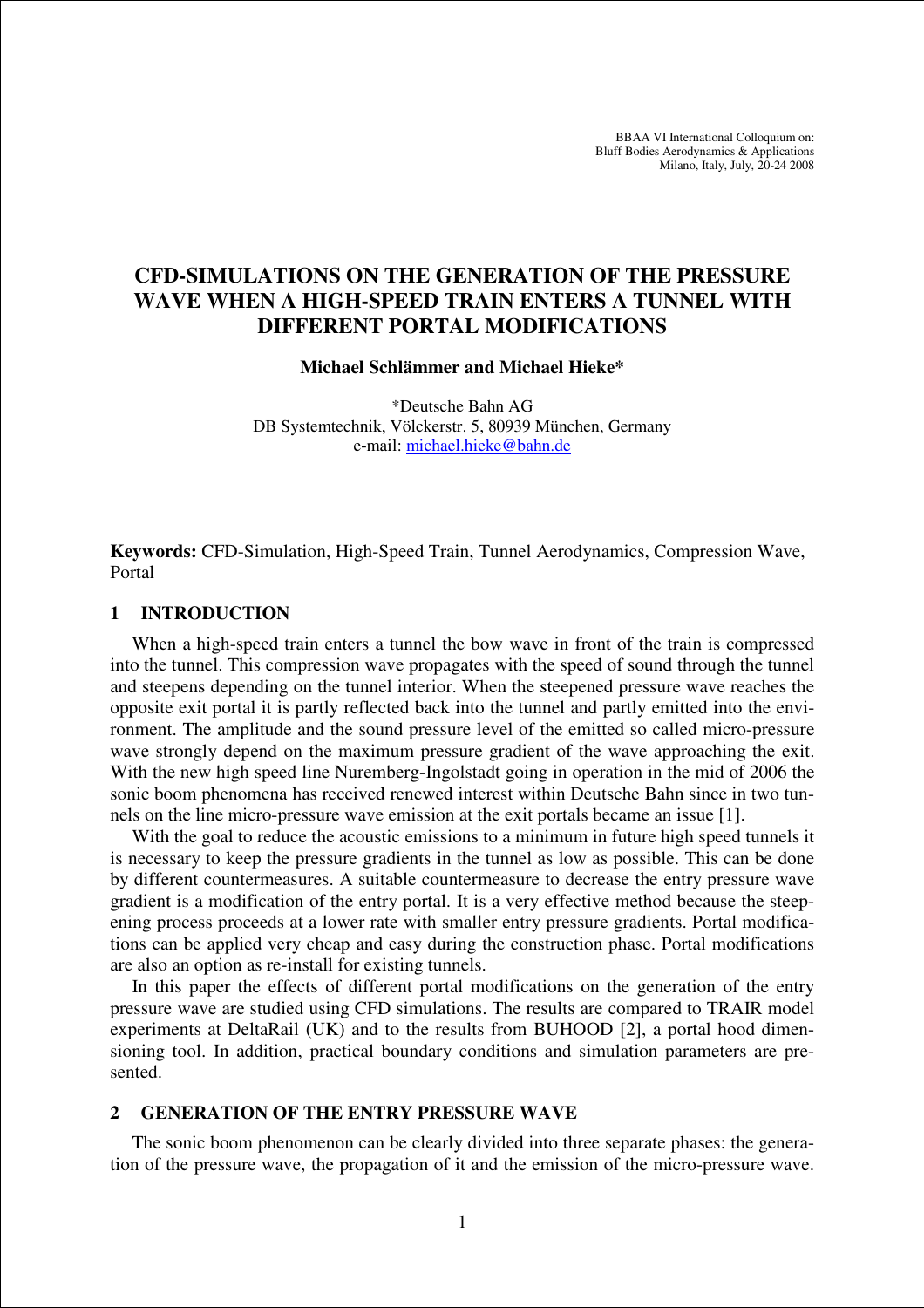This work focuses on the first part, the generation of the entry pressure wave. The results from this work can be used later to calculate the propagation of the compression wave and after that to calculate the pressure signals of the emitted micro-pressure wave. Because of the non-linearities of the propagation the emitted micro-pressure wave can not be calculated directly from the entry pressure wave. It is an iterative way to optimize the shape of the entry pressure wave to minimize the acoustic emissions.

Two approaches are shown to describe the generation of the entry pressure wave. The first one focuses on maximum values of amplitude and gradient whereas the second one considers the entire pressure signal in the time domain. Maximum values of the pressure amplitude and gradient are determined from the CFD-solution to assess the efficiency of each modification. The pressure amplitude is obtained according to

$$
\Delta p = \frac{\rho}{2} \cdot v_{\text{Train}}^2 \cdot f(M, \Phi) \quad \text{with} \quad f(M, \Phi) = \frac{1 - \Phi^2}{\left(1 - \frac{v_{\text{Train}}}{c_0}\right)\left(\frac{v_{\text{Train}}}{c_0} + \Phi^2\right)}.
$$
 (1)

Here, air density is denoted by  $\rho$ , the velocity of sound by  $c_0$ , train speed by  $v_{Train}$  and the blockage ratio between tunnel and train cross-section by Φ. The maximum pressure gradient is calculated according to

$$
\frac{dp}{dt} = \eta \cdot \frac{\rho}{2} \cdot v_{\text{train}}^3 \cdot f(M, \Phi) \cdot \frac{1}{D_{h, \text{Turn}}} \qquad \text{with} \qquad D_{h, \text{Turn}} = 4 \cdot \frac{A_{\text{Turn}}}{C_{\text{Turn}}}, \tag{2}
$$

with the hydraulic diameter of the tunnel  $D_{h,Tun}$  and with a factor  $\eta$  to describe the influence of the shape of train nose in combination with a portal modification. The lower  $\eta$  is, the lower the maximum pressure gradient will be for a given train velocity and the more effective the portal modification will be.

In a second detailed analysis the full time dependent pressure signal resulting from the train entry into the portal is extracted from the simulations. This pressure signal will be used later in the calculations of the wave propagation.

#### **3 BOUNDARY CONDITIONS AND SETUP**

Because of the focus on the tunnel entry problem the computational domain consists of the entry portal with a free surrounding area in front of the portal and a short section of the tunnel behind it. It turns out that the generation of the entry pressure wave is independent from the tunnel length. The tunnel has to be long enough to prevent reflections from the outlet to disturb the pressure signals close to the portal. It also turns out that the pressure wave changes to a 1-dimensional wave just a few meters behind the portal.

The computational domain, as shown in Fig. (1), consists of three parts: a moving part including the train, a stationary part including the vicinity of the portal and another stationary part containing 370 m of the environment and the 300 m long tunnel. The mesh interfaces are node-matching interfaces except those around the moving train mesh. Since all interfaces are at fixed positions, the train mesh and the portal mesh can be exchanged easily.

All simulations are made with ANSYS-CFX11 using the SST-turbulence model with a second order backward euler scheme for time discretization. For simplification and speed up the simulations use a symmetric boundary condition with respect to the lateral coordinate and a train model centered to the tunnel entry.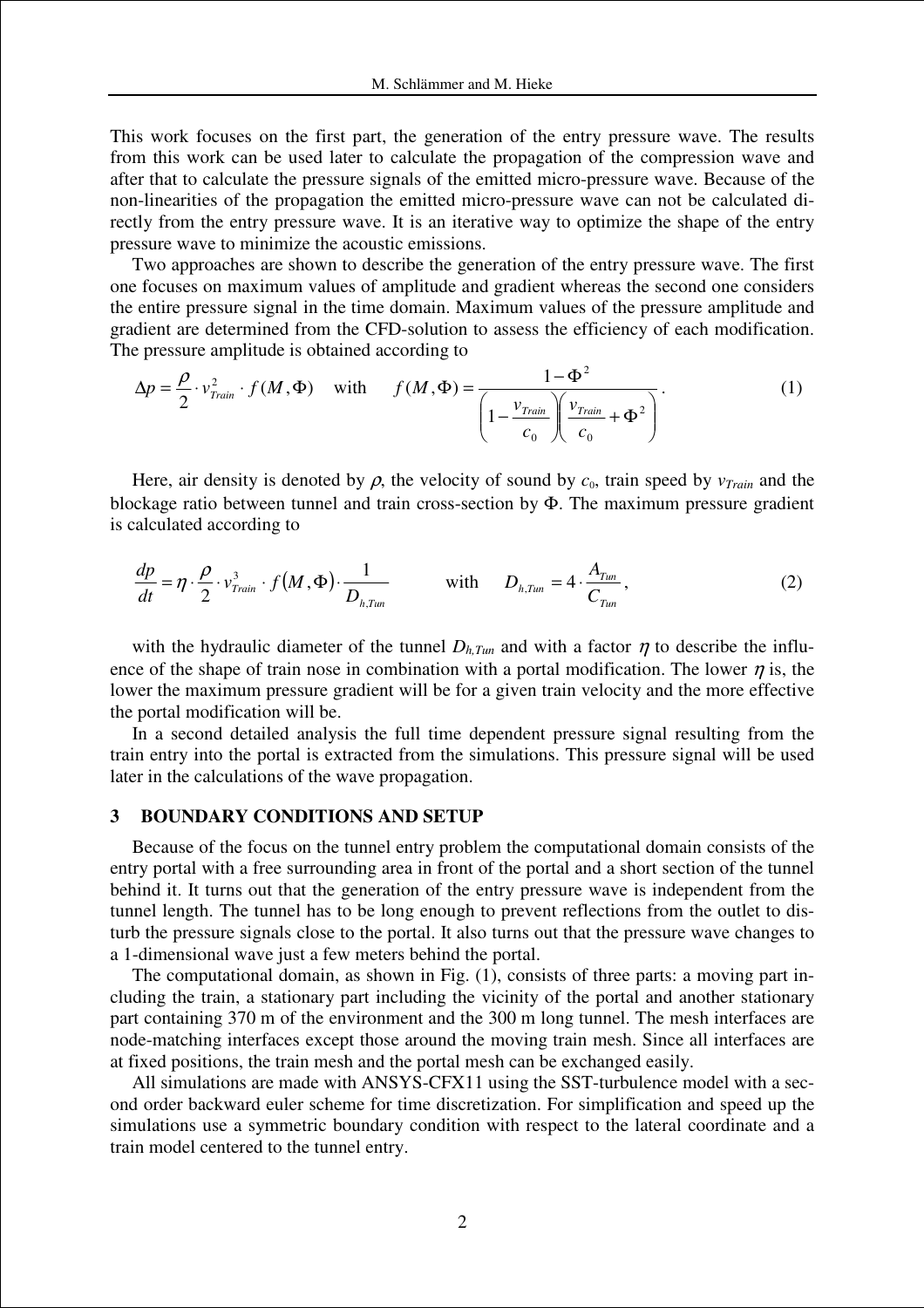Initially the train nose is located more than 300 m away from the tunnel portal. It is accelerated from rest to the final speed within 20 m. Then it moves with constant speed through the environment, the portal and the tunnel. This procedure is required to ensure that a steady boundary condition has developed around the train before the nose enters the portal. The entry pressure wave is measured in the tunnel 100 m behind the tunnel entrance.



Figure 1: Simulation domain with train, environment, 25m hood and tunnel

#### **4 RESULTS**

When the train nose approaches the tunnel portal, the entry pressure wave starts to form. The pressure increases very fast while the train nose travels through the tunnel portal and increases slowly during the time the constant cross section enters the tunnel.

Different portal modifications are simulated. Some are shown in Fig. (2). The associated entry pressure waves are shown in Fig. (3). A vertical portal with zero wall thickness represents the worst case with the highest entry pressure gradient. In this case the rise time is the shortest at all because on one hand the bow wave in front of the train can not interact with the portal wall before the train nose approaches the portal. On the other hand the train nose enters the full tunnel cross section abruptly. Every variation from this scenario lengthens the entry process and decreases the entry pressure gradients. A sloped portal increases the time the nose enters the tunnel. A hood increases the entering time also, but additionally the shape of the entry pressure wave can be changed by openings in the hood. The size and position of the openings in a hood can be varied to create user-defined entry pressure waves to optimize the steepening process.



Figure 2: Portal modifications - from left: vertical portal ( $\eta = 1.08$ ), sloped portal ( $\eta = 0.75$ ), 25m hood ( $\eta$  = 0.47), 50m hood ( $\eta$  = 0.26), 70m hood ( $\eta$  = 0.34)